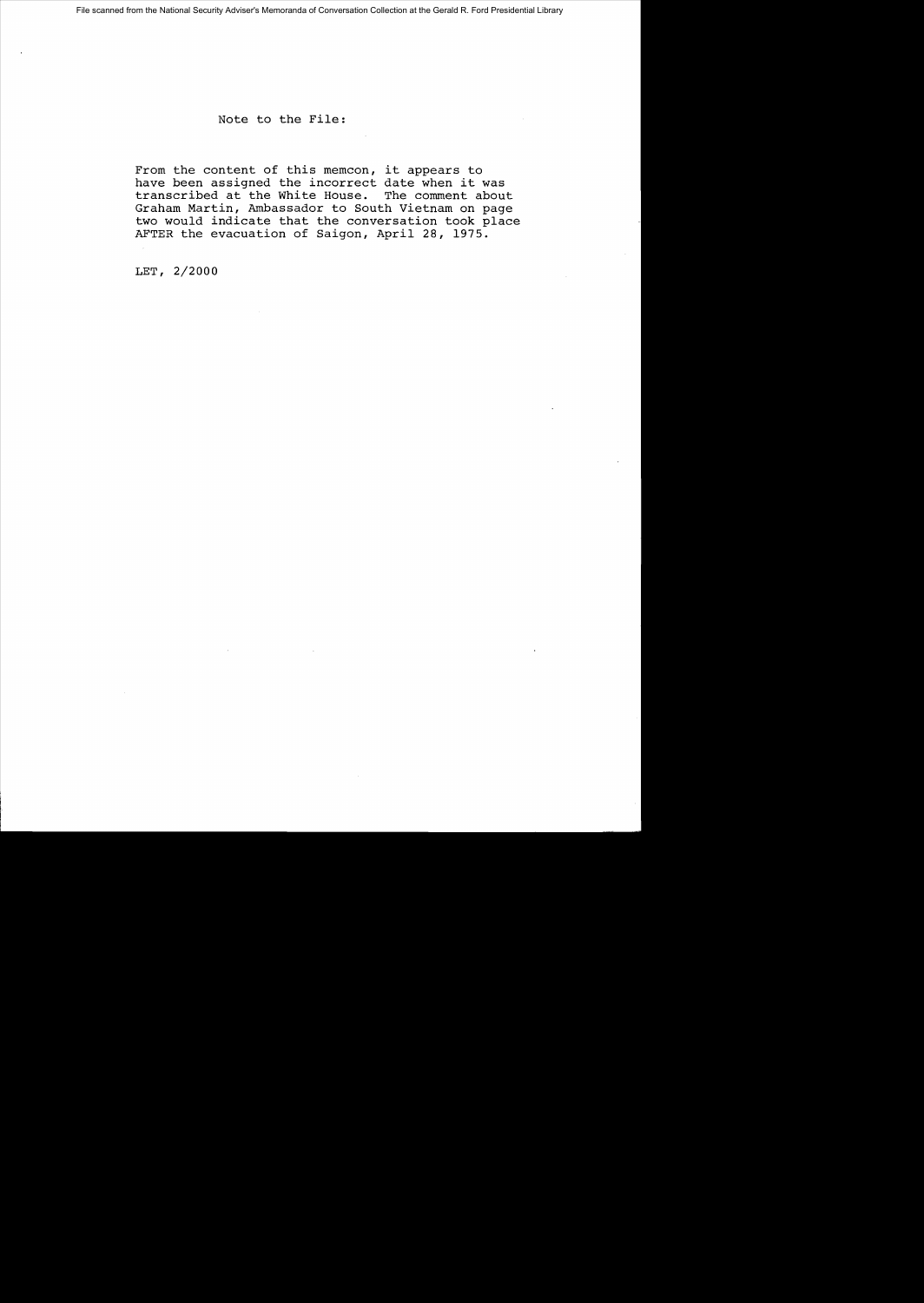MEMORANDUM

## THE WHITE HOUSE

WASHINGTON

**SECREY/NODIS/XGDS** 

MEMORANDUM OF CONVERSATION

PARTICIPANTS: The President

Dr. Henry A. Kissinger, Secretary of State and Assistant to the President for National Security Affairs

Lt. General Brent Scowcroft, Deputy Assistant to the President for National Security Affairs

DATE AND TIME: April 17,1975

3:10 p. m.

PLACE:  $Oval$  Oval Office The White House

President: Any repercussions from the Israeli Embassy?

Kissinger: No. I think what you did was just right.

President: I wanted to throw in the PLO just to shake them a bit.

Kissinger: On your visit, it might be better to go to Italy than to Berlin. To go to Berlin after going to Fascist Spain would be very confrontational.

Italy has the advantage there is really nothing to discuss. You could see the Pope and strengthen the Government a bit.

President: That would help back here.

Kissinger: It might help strengthen the opposition to the Communists. You could tell the Pope, too, that we oppose the Communists.

You would go Friday night or Saturday to Spain -- probably Saturday morning, stay in Spain 'til Monday morning. Then go to Rome. See the Pope Tuesday morning and return to Washington right after. Then I would go to Berlin. You would get a big reception.

 $\sqrt{p}$ . FORD

CLASSIFIED BY HENRY A. KISSINGER **\$ECRET/NODIS/XGDE since the struck of struck of struck of struck of struck of struck of struck of struck of struck of struck of struck of struck of struck of struck of struck of struck of struck of struck of struck of s** SCHEDULE OF EXECUTIVE ORDER 11652 EXEMPTION CATEGORY 5 (b) (1,3) AUTOMATICALLY DECLASSIFIED ON Imp. to det.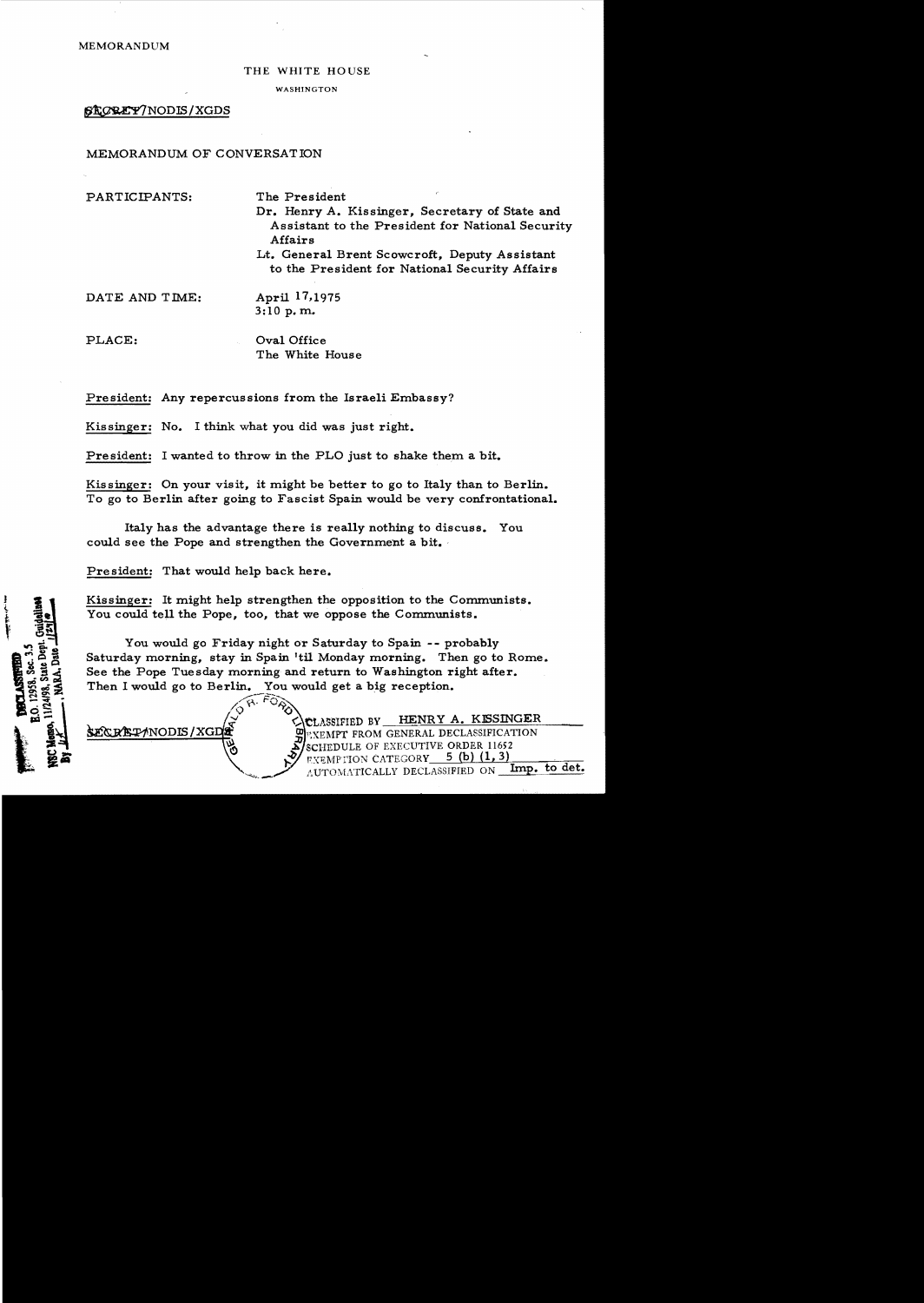## $\mathcal{S}\&\mathcal{C}\&\mathcal{D}'\&\mathcal{D}'\&\mathcal{D}'\&\mathcal{D}'\&\mathcal{D}'\&\mathcal{D} \&\mathcal{D}'\&\mathcal{D} \&\mathcal{D}'\&\mathcal{D} \&\mathcal{D}'\&\mathcal{D} \&\mathcal{D}'\&\mathcal{D} \&\mathcal{D}'\&\mathcal{D} \&\mathcal{D}'\&\mathcal{D} \&\mathcal{D}'\&\mathcal{D} \&\mathcal{D}'\&\mathcal{D} \&\mathcal{D}'\&\mathcal{D} \&\mathcal{D}'\&\mathcal{D}$

President: Or I could go to Berlin after CSCE.

Kissinger: There are two formal sessions at NATO -- Thursday and Friday mornings. Leave here Wednesday morning.

We should prepare a meeting with Caramanlis and Demirel. Separately and then maybe together.

President: Those demonstrations in Greece ought to scare them.

Kissinger: We predicted it. By 1980 we could have leftists in Portugal, Greece and maybe Italy.

Scowcroft: I revised the AHEPA talker.

Kissinger: I think it is a mistake.

President: I don't mind being very tough with them.

Kissinger: O. K.

See Wilson, Schmidt. on Friday but Giscard, Spaniards Saturday. Sunday, Sadat - probably not in Madrid. We can let them work this up. They are so touchy. If the Spanish don't like it, we could move the Sadat meeting to Italy.

The French are approaching the Soviets and Chinese to pressure us on the Vietnam negotiation.

The Soviet-Egyptian communique may have one thing troublesome.• It attacks Israel -- that's okay -- but also the "imperialist forces" supporting it. That has to be us.

The Europeans are totally misunderstanding the situation in Portugal. They want to offer Portugal associate membership in the EC. That legitimizes the Communists and is a very dangerous precedent for Italy. I think you must talk seriously to Schmidt at. least at the NATO meeting.

Martin is okay. He did a good job on the evacuation and prevented a panic.



, '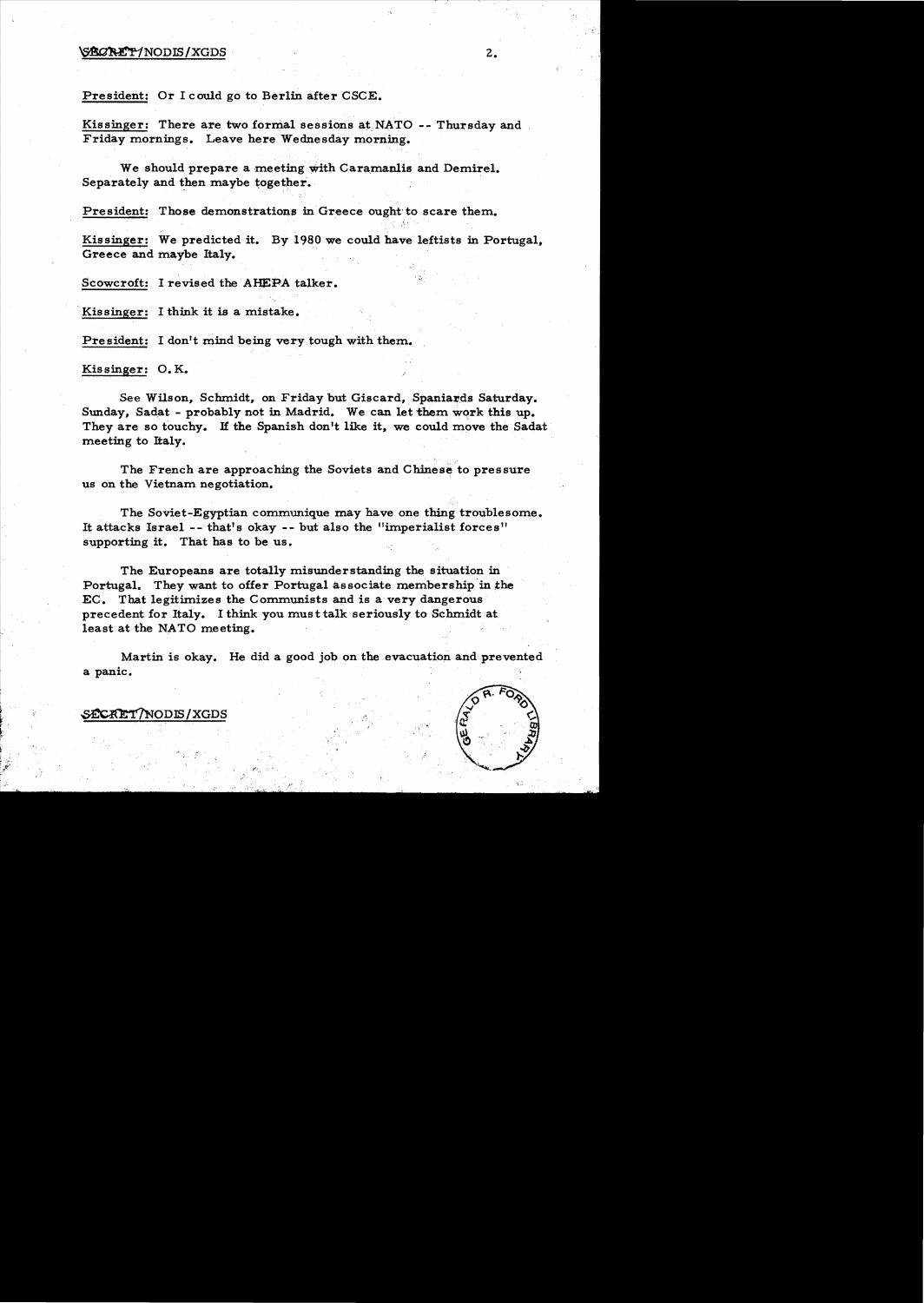## \$ECREP/NODIS/XGDS 3.

President: I told Hugh Scott I wanted his help to get more money.

Kissinger: We have no cards so we have to operate on nerve.

We have one chance in five of getting anything. This is important for Hanoi.

## SEOBET/NODIS/XGDS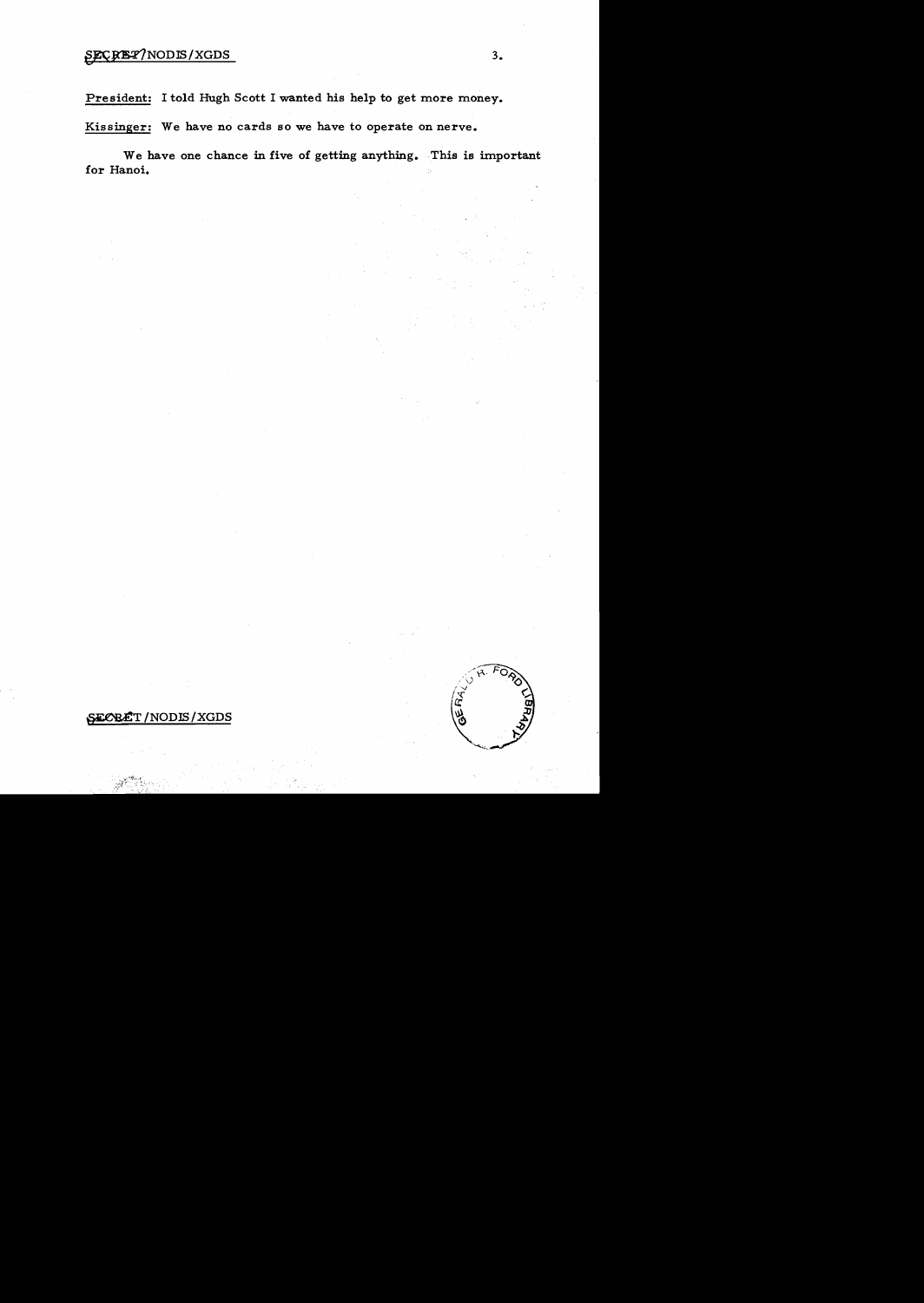wood of prog from G 9 or throwing home Ournes wonder!<br>It his program 4 g, UN,  $P/\!\not\sim$ Par upercrossions pour E F met K hr, I think what eyo did was just uzut A Iwould to theorin a PhO pert to that the shit, On your west, it might be little to to get the to Burtin Tagota Bution often Formet Spain world to sun compositational. Staty has a divinitary there is until withy To chairs, you could see Moge + strengthen a Good atri P That are and holy loads have It unjoit help strugton a specitor & - Consto, por contacted for too wag pose const Jam would go Frily might of Set to Spain - port Sotthan. Stry in Sprin Til murley are . Ou to Rome, de Pope Two am + cetur to work upt often Their I would go to kertien, Exementalyta high Kleyri P Or 2 could go to Berlin spt CSCE K Three are a farmed session at NAIU - Thursday + Fri arm. Leave how Wed arm Our should prepare mity w/ Kara & Dimond. Symothy \* then way for tryther. 1 Those Demonstration in Conceany At G & case there K Dep we pudited M. By 1980 are could homes lefteste in Pertingal aussi + unpla Hilz. s france (I hope) See Cesilin / Sechnult/rati hat Croins/